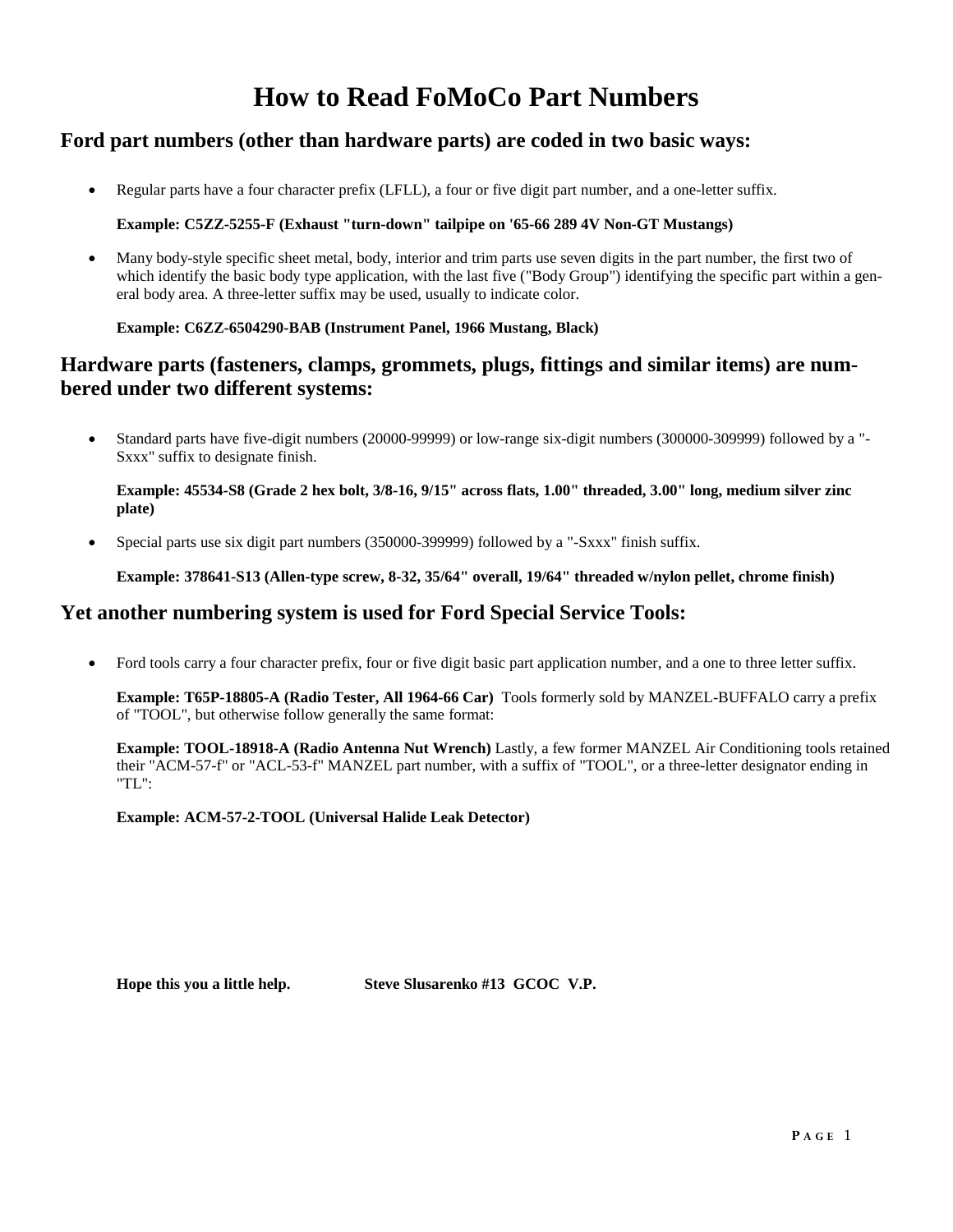# **Ford Part Numbers (other than hardware and tool)**

# **Prefix**

| <b>Decade</b> | Year                                        | <b>Model</b>                                                                    | <b>Design Engineering Office</b>                            |  |  |
|---------------|---------------------------------------------|---------------------------------------------------------------------------------|-------------------------------------------------------------|--|--|
| $A =$         | Last digit of year                          | $A = Ford (Generic) / Galaxie$                                                  | $A = Light$ Truck Engineering Division                      |  |  |
| 1940's        | of introduction                             | $B = Bronco(1970-73)$<br>Maverick (1975-77)                                     | $B = Body$ and Electrical Product Division                  |  |  |
| (often        | or revision                                 | Fairmont (1978-83)                                                              | $C =$ Chassis                                               |  |  |
| omitted)      | Note: For 1940's                            | $C =$ Remanufactured Parts (1966-75)                                            | $D =$ Overseas Product Engineering                          |  |  |
| $B =$         |                                             | Elite (1975)<br>Capri (1979-up)                                                 | $E =$ Engine                                                |  |  |
| 1950's        | parts ("A") the first<br>character is some- | $D =$ Falcon (1960-69) Maverick (1970-74)                                       | $F =$ General Parts/Electrical and Electronics Division     |  |  |
| $C =$         | times omitted. Simi-                        | Granada (1975-82)<br>$LTD(1983-up)$                                             | $H =$ Climate Control (1972-up)                             |  |  |
| 1960's        | larly, the final char-                      | $E = \text{Truck}$ (Cab over Engine) (1970-73)                                  | $J = \text{Autolite/Ford Parts} \& \text{Service Division}$ |  |  |
| $D =$         | acter is occasionally                       | Pinto (1976-80)<br>Escort (1981-up)                                             | $L =$ Industrial Engine Parts & Service                     |  |  |
| 1970's        | dropped from the                            | $F =$ Foreign / Trans Am Racing                                                 | $M = Performance/Special Vehicle Operations (Incl)$         |  |  |
| $E =$         | prefix at the whim                          | $G =$ Comet (1961-67) Montego (1968-76)                                         | Holman Moody)                                               |  |  |
| 1980's        | of the Ford Parts                           | EXP (1982-up)                                                                   | $N = Tractor Parts$                                         |  |  |
| ${\rm F} =$   | <b>Number creators.</b>                     | H = Holman/Moody HiPo Part                                                      | $P = Auto Transmission$                                     |  |  |
| 1990's        | Thus, such items as                         | Heavy Truck (1966-82)                                                           | $R =$ Manual Transmission                                   |  |  |
|               | "Ford Rubber Ce-                            | Medium Heavy Truck (1983-up)                                                    | $S = Light & Heavy$ Truck Special Order Parts               |  |  |
|               | ment" may appear                            | $J =$ Industrial                                                                | $T =$ Heavy Truck Engineering                               |  |  |
|               | with a part number                          | $K = Edsel(1958-60)$<br>Tilt Cab (1970-73)                                      | $U = Special$ Vehicle Operations                            |  |  |
|               | of "8A-19552-B",                            | Zephyr (1978-83)<br>Comet (1975-77)                                             | $W = Axle$ and Driveshaft                                   |  |  |
|               | rather than "A8AZ-                          | Marquis (1983-up)                                                               | $X =$ Emissions, Economy and Special Vehicle Engi-          |  |  |
|               | 19552-B"                                    | $L = Lincoln$                                                                   | neering (Muscle Car Parts)                                  |  |  |
|               |                                             | $M =$ Mercury                                                                   | $Y = Lincoln/Mercury Service Parts$                         |  |  |
|               |                                             | $N = Tractor$                                                                   | $Z =$ Ford Service Parts                                    |  |  |
|               |                                             | $O = Fairlane$<br>Torino (1969-76)                                              |                                                             |  |  |
|               |                                             | LTD II (1977-79)<br>LN7 (1982-83)                                               |                                                             |  |  |
|               |                                             | $P =$ Autolite (Later Motorcraft)                                               |                                                             |  |  |
|               |                                             | $R =$ Rotunda (Generic)(1962-69)                                                |                                                             |  |  |
|               |                                             | Ford of Europe (1970-up)                                                        |                                                             |  |  |
|               |                                             | Remanufactured Parts (1976?-up)                                                 |                                                             |  |  |
|               |                                             | $S = Thunderbird$                                                               |                                                             |  |  |
|               |                                             | $T = \text{Truck} (1958-65)$                                                    |                                                             |  |  |
|               |                                             | Light/Medium Truck (1966-82)                                                    |                                                             |  |  |
|               |                                             | Bronco (1966-82, Except 1970-73)                                                |                                                             |  |  |
|               |                                             | Light Truck & Bronco I (1983-up)                                                |                                                             |  |  |
|               |                                             | $U = E$ conoline/Club Wagon Van<br>$V = Lincoln$                                |                                                             |  |  |
|               |                                             | $W = Cougar (1967-80)$<br>XR7 (1981-82)                                         |                                                             |  |  |
|               |                                             | Cougar (1983-up)                                                                |                                                             |  |  |
|               |                                             | $X = \text{Truck}$ (Short Highway) (1970-73)<br>$Y =$ Meteor (Canada) (1962-72) |                                                             |  |  |
|               |                                             | Bobcat (1975-80)<br>Lynx (1981-up)                                              |                                                             |  |  |
|               |                                             | $Z =$ Mustang                                                                   |                                                             |  |  |
|               |                                             | $2 = P$ into (1972-75)                                                          |                                                             |  |  |
|               |                                             | $3 = Tempo(1984-up)$                                                            |                                                             |  |  |
|               |                                             | $4 =$ Comet (1971-74)<br>Monarch (1975-80)                                      |                                                             |  |  |
|               |                                             | Cougar (1981-82)<br>Marquis (1983-up)                                           |                                                             |  |  |
|               |                                             | $5 =$ Recreation Vehicles (1974-75)                                             |                                                             |  |  |
|               |                                             | Continental (1982-up)                                                           |                                                             |  |  |
|               |                                             | $6 =$ Pantera (1971-75)<br>Topaz (1984-up)                                      |                                                             |  |  |
|               |                                             | $7 =$ Courier (1971-82)                                                         |                                                             |  |  |
|               |                                             | Ranger/Bronco II (1983-up); Explorer                                            |                                                             |  |  |
|               |                                             | $(1991-up)$                                                                     |                                                             |  |  |
|               |                                             | $8 = Capri$ (U.S. Parts) (1972-75)                                              | PAGE 2                                                      |  |  |
|               |                                             | $9 =$ Turbine Engine Parts (1970-75)                                            |                                                             |  |  |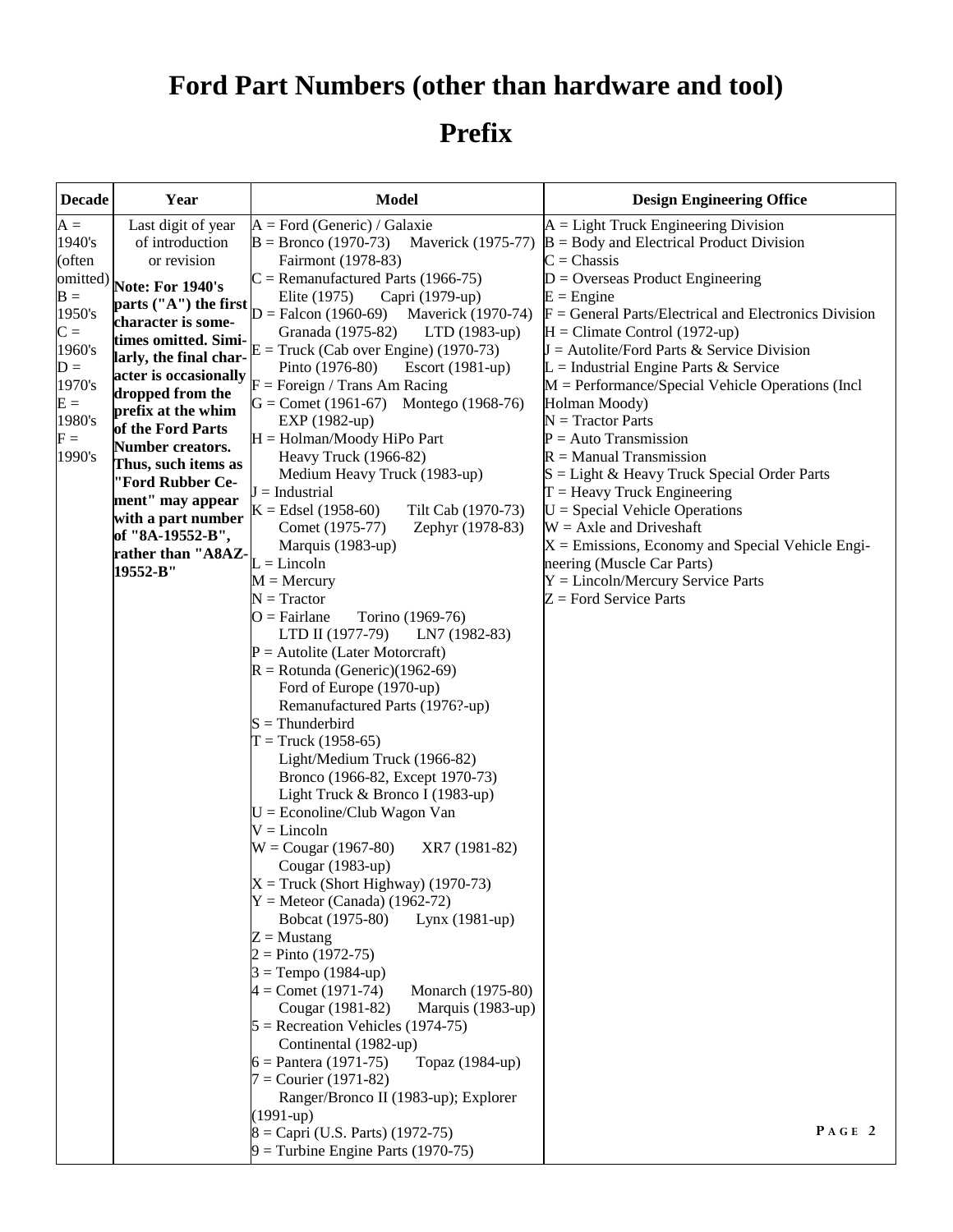## **Regular Parts**

| <b>Basic Part Number</b>                                                   | <b>Suffix</b>                                 |
|----------------------------------------------------------------------------|-----------------------------------------------|
| $1000-1250$ = Wheels, hubs and drums                                       |                                               |
| $1350-1499$ = Spare wheel carrier                                          |                                               |
| $2001 - 2285$ = Brakes (service)                                           |                                               |
| $2307 - 2438 =$ Brakes (power)                                             |                                               |
| $2442 - 2482 =$ Brake controls                                             |                                               |
| $2505-2900$ = Brakes (parking)                                             |                                               |
| $3000-3359$ = Front suspension and steering linkage                        |                                               |
| $3500-3764$ = Steering gear                                                |                                               |
| $4000 - 4296 =$ Rear axle                                                  |                                               |
| $4600 - 4859 =$ Drive shaft                                                |                                               |
| $5000 - 5176 =$ Frame                                                      |                                               |
| $5200-5299$ = Muffler & exhaust pipe                                       |                                               |
| $5300-5499$ = front spring and stabilizer                                  |                                               |
| $5550-5832$ = Rear spring                                                  |                                               |
| $6000 - 6898 =$ Engine                                                     |                                               |
| $6905-6968$ = Transmission overdrive and engine steady rest                |                                               |
| $7000-7997$ = Transmission (Automatic or Manual) and Clutch                |                                               |
| $8000 - 8499$ = Radiator and grille                                        |                                               |
| $8500 - 8689$ = Water pump and fan                                         |                                               |
| $9002 - 9296$ = Fuel tank and supercharger                                 |                                               |
| $9301 - 9420 =$ Fuel Pump                                                  |                                               |
| $9421 - 9499$ = Manifolds, clamps, etc.                                    |                                               |
| $9500-9599 =$ Carburetor and supercharger                                  |                                               |
| $9600 - 9699 = Air cleaner$                                                |                                               |
| $9700-9999$ = Accelerator and choke control rods                           |                                               |
| $10000 - 10449 =$ Generator and Alternator                                 |                                               |
| $10500 - 10653 =$ Voltage regulator                                        |                                               |
| $10654 - 10756 =$ Battery                                                  | Single letter indicates specific application. |
| $10838-10990$ = Instruments                                                |                                               |
| $11000 - 11382 =$ Starter motor                                            |                                               |
| $11450 - 11688 =$ Lighting and ignition switch                             |                                               |
| 12000-12390 = Ignition coil, distributor, condenser                        |                                               |
| $12402 - 12425 =$ Spark plugs                                              |                                               |
| $13002 - 13248 =$ Lamps (head and parking)                                 |                                               |
| $13402 - 13796 =$ Lamps (rear)                                             |                                               |
| 13809-13853 = Lamps (license & pillar) & horn                              |                                               |
| $14197 - 14689 = \text{Wiring}$                                            |                                               |
| $15000 - 15858 =$ Miscellaneous accessories                                |                                               |
| $16000 - 16550 =$ Front fender                                             |                                               |
| $16600 - 16999 =$ Hood                                                     |                                               |
| $17005 - 17125 = Tools$                                                    |                                               |
| $17248 - 17383 =$ Speedometer & tachometer                                 |                                               |
| $17402 - 17666$ = Windshield wiper & washer                                |                                               |
| $17700 - 17730 =$ Mirror                                                   |                                               |
| $17736 - 17999 = Bumper$                                                   |                                               |
| $18000 - 18125 =$ Shock absorber                                           |                                               |
| 18148-18249 = Comfort-Convenience Accessories                              |                                               |
| $18250 - 18699 =$ Heater                                                   |                                               |
| $18800$ = Radio & Antenna                                                  |                                               |
| $18900 =$ Speakers and radio accessories                                   |                                               |
| $19000 =$ Gasoline                                                         |                                               |
| $19100$ = Fire Extinguishers                                               |                                               |
| $19500 - 19585 =$ Custom Accessories; Appearance and maintenance materials |                                               |
| $19600 - 19980 = Air Conditioner$                                          |                                               |

**Note: Subassembly parts or accessory kits may add an additional letter (starting with "A", then "B", and so on) following the Thousands digit in the part number identifier. Thus, we have a Mustang automatic transmission shift lever with part number "C5ZZ-7213-M", while the accompanying selector dial for a center-console equipped Mustang would be**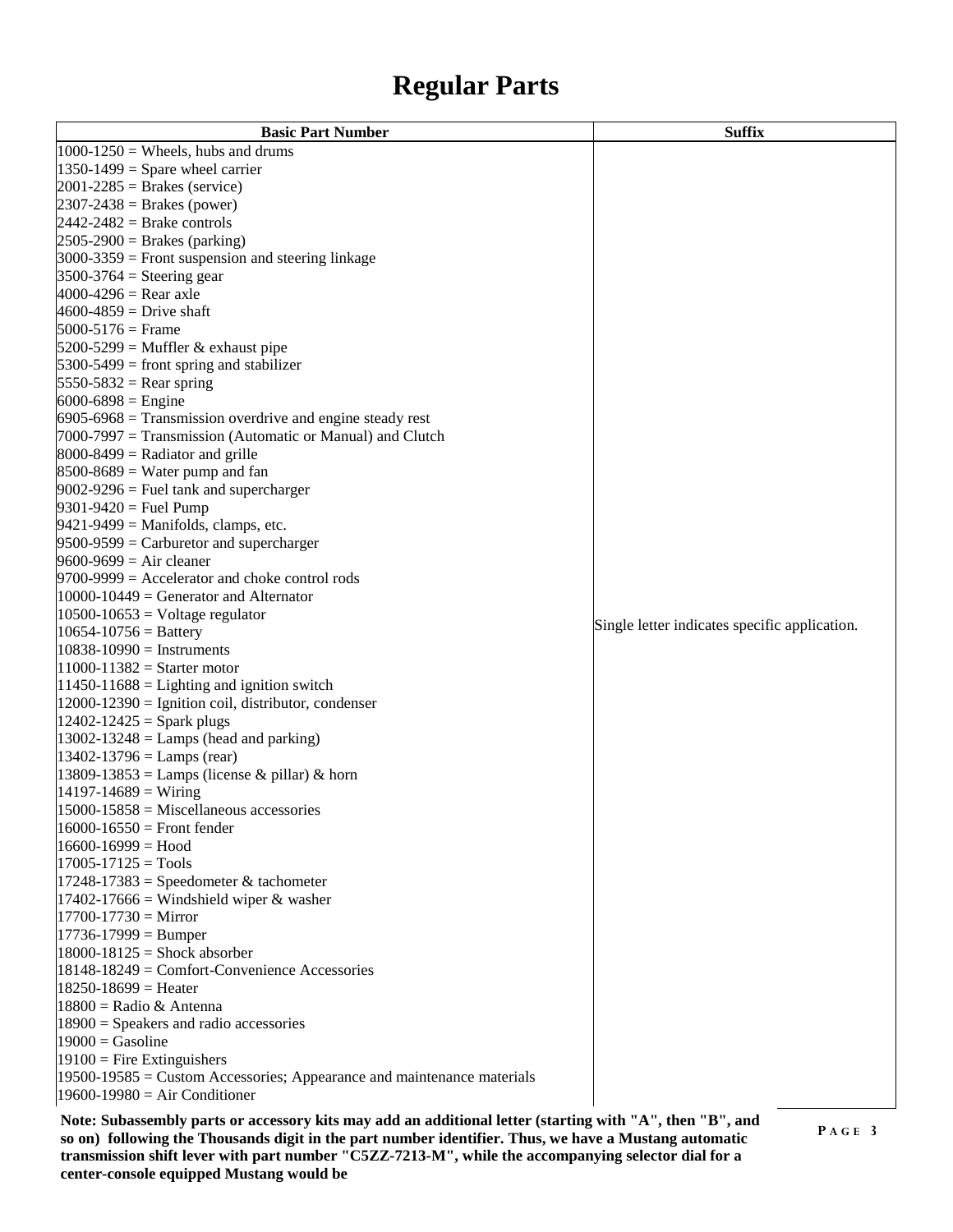## **Body, Interior & Trim Parts**

Note: As above, subassembly parts or accessory kits may add an additional letter, in this case following the *Hundreds* digit of **the part number identifier. Thus the 1966 Rotunda Headrest Kit (Black) features Ford part number "C6AZ-62612A18-A"** 

| <b>Body Type</b>                      | <b>Body Group</b>                              | <b>Change</b>                              |  |  |
|---------------------------------------|------------------------------------------------|--------------------------------------------|--|--|
| $25 =$ Luggage Rack                   | $00000-09999 =$ Front End Group:               |                                            |  |  |
| $50$ = Mercury                        | $01000$ = Instrument Panel Area (Lower)        |                                            |  |  |
| $53 =$ Lincoln                        | $02000 =$ Windlace                             |                                            |  |  |
| $54 = 4$ -Door                        | $03000 =$ Windshield                           |                                            |  |  |
| $57 =$ Ford                           | $04000$ = Instrument Panel (Upper) and Visor   |                                            |  |  |
| $60 =$ Ford                           | Area                                           |                                            |  |  |
| $62 = 2$ -Door Sedan/Coupe            | $06000 =$ Glove Compartment                    |                                            |  |  |
| $63 = 2$ -Door Hardtop (Mustang Fast- | 10000-19999 = Floor Group                      | Single letter indicates specific applica-  |  |  |
| back)                                 | $10000 - 12000 =$ Floor (Exterior)             | tion.                                      |  |  |
| $65 = 2$ -Door Hardtop (Mustang)      | $13000 =$ Floor (Interior)                     |                                            |  |  |
| $66$ = Ranchero                       | $20000-39999 =$ Side Assembly Group            | Three-letter code usually indicates color. |  |  |
| $71 = Wagon$                          | $20000 - 27600 =$ Doors                        |                                            |  |  |
| $76$ = Convertible                    | $27700 - 30000 =$ Quarter Panel/Quarter Window |                                            |  |  |
| $81 =$ Truck                          | $40000 - 49999 = Back Group$                   |                                            |  |  |
| $83 =$ Truck                          | (Rear Window, Trunk & Rear Valence)            |                                            |  |  |
| $87 =$ Truck                          | $50000 - 59999 = Top$ and Roof Group           |                                            |  |  |
| $89 = E100$                           | $60000 - 69999 =$ Seat Group                   |                                            |  |  |
| $91-99 =$ Bronco                      |                                                |                                            |  |  |

## **Hardware and Utility Parts**

| <b>Part Number</b>               |  | <b>Finish</b>                                        | <b>Finish Suffix</b>                          |
|----------------------------------|--|------------------------------------------------------|-----------------------------------------------|
| $20000 - 24999 =$ Bolts          |  | $S = Plain$                                          | $B = Black$ dye                               |
| $25000 - 31999$ = Machine Screws |  | $S2 =$ Raven (Phosphate & Oil)                       | $M = Non-electrolytic plating (Mechanically)$ |
| $33000 - 34699 = Nuts$           |  | $S3 = Black Japan$                                   | applied)                                      |
| $34700 - 34974 =$ Lock Washers   |  | $S4 =$ Raven (Phosphate & Oil) and black paint       | $X = Wax$ sealer (used to finish screw        |
| $34975 - 34999 = Nuts$           |  | $S5 = Copper plate$                                  | threads)                                      |
| $35000 - 39499 =$ Machine Screws |  | $S6 =$ Nickel Plate                                  |                                               |
| $39500 - 40599 =$ Thread Formers |  | $S7 =$ Cadmium plate                                 |                                               |
| $40600-41999$ = Thread Cutters   |  | $S8 = Zinc$ plate                                    |                                               |
| $42000 - 42639 =$ Tapping Screws |  | $S7-8 = Cadmium-Zinc$                                |                                               |
| $42640 - 42909 =$ Machine Screws |  | $S9 = Zinc$ plate (Bright)                           |                                               |
| $42910 - 43239 =$ Bolts          |  | $S10 = T$ inned                                      |                                               |
| $43240 - 43599$ = Machine Screws |  | $S11 = Copper$ Coat                                  |                                               |
| $44700 - 44999 =$ Washers        |  | $S12$ = Lacquer to match trim                        |                                               |
| $45000 - 45199 =$ Spring Nuts    |  | $S13$ = Chrome plated (Interior Parts)               |                                               |
| $45200 - 45299 =$ Stamped Nuts   |  | $S14$ = Nickel plate - Butler finish                 |                                               |
| $45300 - 45399 = Nuts$           |  | $S15 = Black Oxidized$                               |                                               |
| $45600 - 49999 =$ Bolts          |  | $S16 =$ Lead plate                                   |                                               |
| $50000 - 51049 =$ Machine Screws |  | $S18 = Case hardened$                                |                                               |
| $51050 - 53799$ = Thread Cutters |  | $S20 =$ Cement Coat                                  |                                               |
| $53800 - 55665 =$ Machine Screws |  | $S21$ = Lacquer for identification                   |                                               |
| $55666 - 55859 = Nuts$           |  | $S23$ = Rustless (Stainless) steel - head polished   |                                               |
| $55960 - 56099 =$ Tapping Screws |  | $S26 =$ Cadmium or zinc plate and enamel             |                                               |
| $56100 - 56499 =$ Bolts          |  | $S27$ = Screw blank                                  |                                               |
| $56900 - 56999 =$ Tapping Screws |  | $S28$ = Sterile coating                              |                                               |
| $57000 - 57999$ = Machine Screws |  | <b>Following finishes offer additional corrosion</b> |                                               |
| $58000 - 59999 =$ Bolts          |  | resistance:                                          |                                               |
| $60000 - 69999 =$ Rivets         |  | $S32 = Black$ paint or zinc chromate primer          |                                               |
| $72000 - 72199 =$ Cotter Pins    |  | $S34 = Case$ hardened cadmium finish                 |                                               |
| $72200 - 72300 =$ Grooved Pins   |  | $S35 = \mathbf{Z}$ inc coat                          |                                               |
| $72900 - 73399 =$ Straight Pins  |  | $S36 =$ Zinc plate and Dichromate                    | PAGE 4                                        |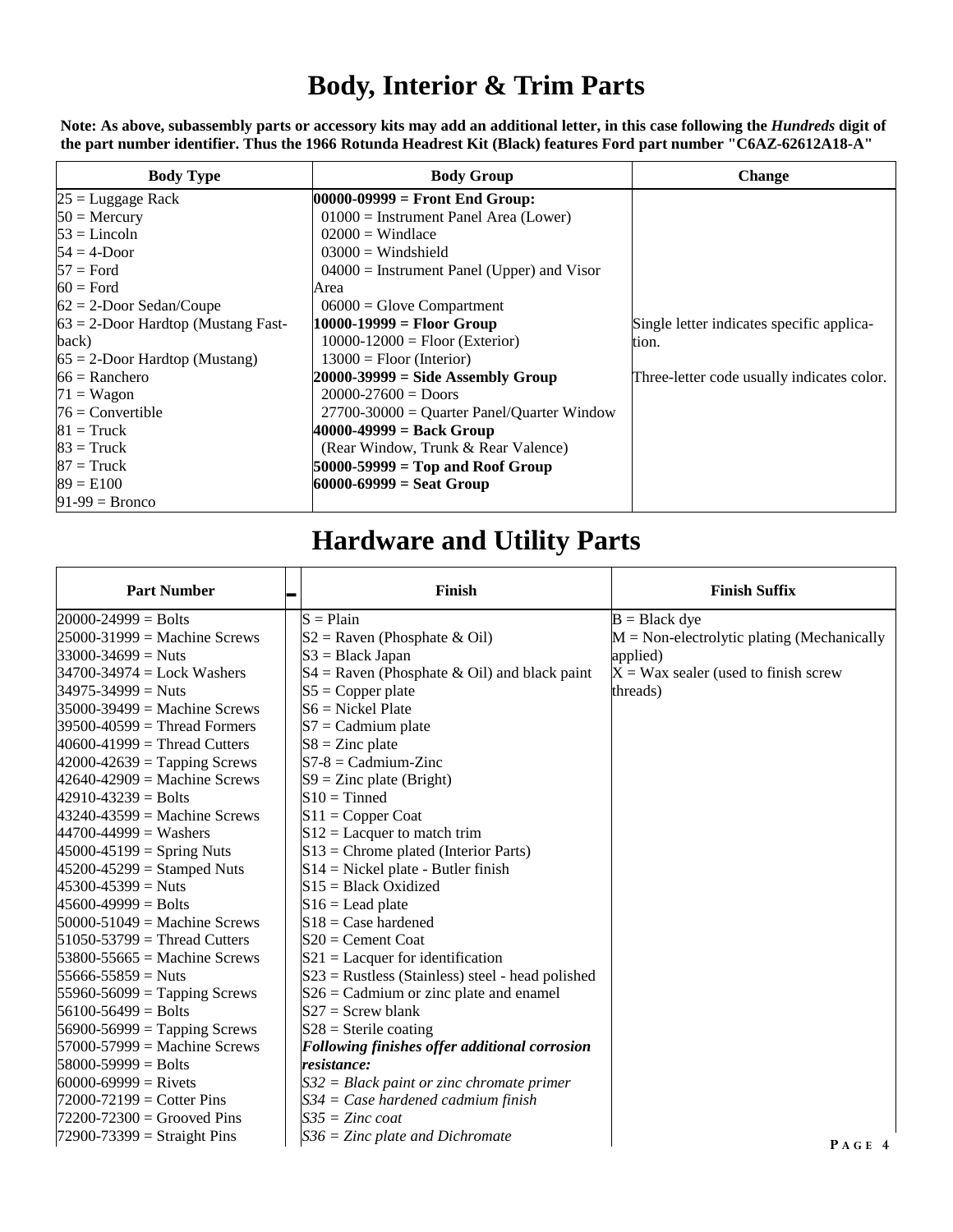| <b>Part Number</b>                 | $\blacksquare$ | Finish                                 | <b>Finish Suffix</b> |
|------------------------------------|----------------|----------------------------------------|----------------------|
| $73700 - 73799 =$ Taper Pins       |                | $S37 =$ Chrome plated (Exterior Parts) |                      |
| $73800 - 74099 =$ Clevis Pins      |                | $S38 =$ Raven finish                   |                      |
| $74100-74199$ = Expansion Plugs    |                | $S39 = Cadmium plate$                  |                      |
| $74200 - 74299$ = Retaining Spring |                | $S40 = \mathsf{Z}$ inc plate           |                      |
| Clips                              |                | $S41 = Pre-galvainized coat$           |                      |
| $76000 - 76999 =$ Clevis Pins      |                | $S42 = Cadmium plate (Black)$          |                      |
| $87000 - 87999 = Fittings$         |                | $S43 =$ Zinc plate plus O.D. Chromate  |                      |
| $87000 - 87199 = O-Rings$          |                | $S45 =$ Chrome plate on Stainless      |                      |
| $88350 - 88999 =$ Studs            |                | $S46 = Black Phenolic$                 |                      |
| $89000 - 91999 = Set$ Set Screws   |                | $S47 = Chromium plate$                 |                      |
| $92000 - 92099 =$ Tapping Screws   |                | $S48 = Cadmium/ Tin$ plate             |                      |
| $93000 - 93999 =$ Studs            |                | $S49 = Black Epoxy$                    |                      |
| $95000 - 95499 =$ Snap Studs and   |                | $S50 = Cadmium$ plate & Blue Chromate  |                      |
| Snap Items                         |                | $S51 = Cadmium$ plate & Blue Chromate  |                      |
| $95500 - 95999 = N$ ylon Straps    |                | $S91 = O-Ring material$                |                      |
| $97000 - 97199 =$ Clevis Pins      |                | $S92 = O-Ring material$                |                      |
| $97200 - 97399 = \text{Clamps}$    |                | $S93 = O-Ring material$                |                      |
| $97400 - 97799 =$ Snap Rings       |                | $S94 = O-Ring material$                |                      |
| $300000 - 300499 =$ Machine Screws |                | $S100 = Special$                       |                      |
| $300500 - 301379 =$ Bolts          |                | $S101 = Special$                       |                      |
| $301380 - 302314 =$ Machine Screws |                | $S102 = Special$                       |                      |
| $302315 - 305999 =$ Bolts          |                | $S103 = Special$                       |                      |
| $306000 - 306499 =$ Machine Screws |                | $S104 = Special$                       |                      |
| $350000 - 399999 = Special Parts*$ |                |                                        |                      |
|                                    |                |                                        |                      |

**\* Special Parts were assigned one-up numbers starting in 1944, and thus defy easy categorization.** 

 **For the definitive book on 1955-73 Ford Hardware identification, order the AMK Products Guide to Ford Fasteners, which covers more than 10,000 items in a far more readable fashion than Ford's own randomly organized** *Standard and Utility Parts Catalogs***.** 

 **Max Kotlowski's guide also provides photos of each fastener and correct markings, painfully detailed descriptions of every available finish,** *re***-finishing instructions for most common finishes and all the measurements you'd need to purchase over-the counter replacement fasteners. Many** *exact, correctly-marked* **replacements are also available from AMK, either individually or as part of their wide array of fastener kits.** 

## **Ford Special Service Tools**

| <b>TOOL</b> | <b>YEAR</b>                                | <b>APPLICATION</b>                                                                                                                                                                                                                                         | <b>BASIC NUMBER</b>                                                                                | <b>DESIGN SUFFIX</b>                                      |
|-------------|--------------------------------------------|------------------------------------------------------------------------------------------------------------------------------------------------------------------------------------------------------------------------------------------------------------|----------------------------------------------------------------------------------------------------|-----------------------------------------------------------|
| m           | Last two digits of year<br>of introduction | $B = Thunderbird$<br>$E = E$ conoline<br>$F = Fairlane$<br>$K =$ Falcon (and Econoline)<br>$L = \text{Cars} \& \text{Trucks}$<br>$N =$ Lincoln<br>$P = Car (All, including)$<br>Thunderbird)<br>$Q =$ Quick Service<br>$S = Special Usage$<br>$T =$ Trucks | Basic Number of Part or Assembly to<br>which tool applies (See "Part Identi-<br>fier" lists above) | One to three letters indi-<br>cating specific application |